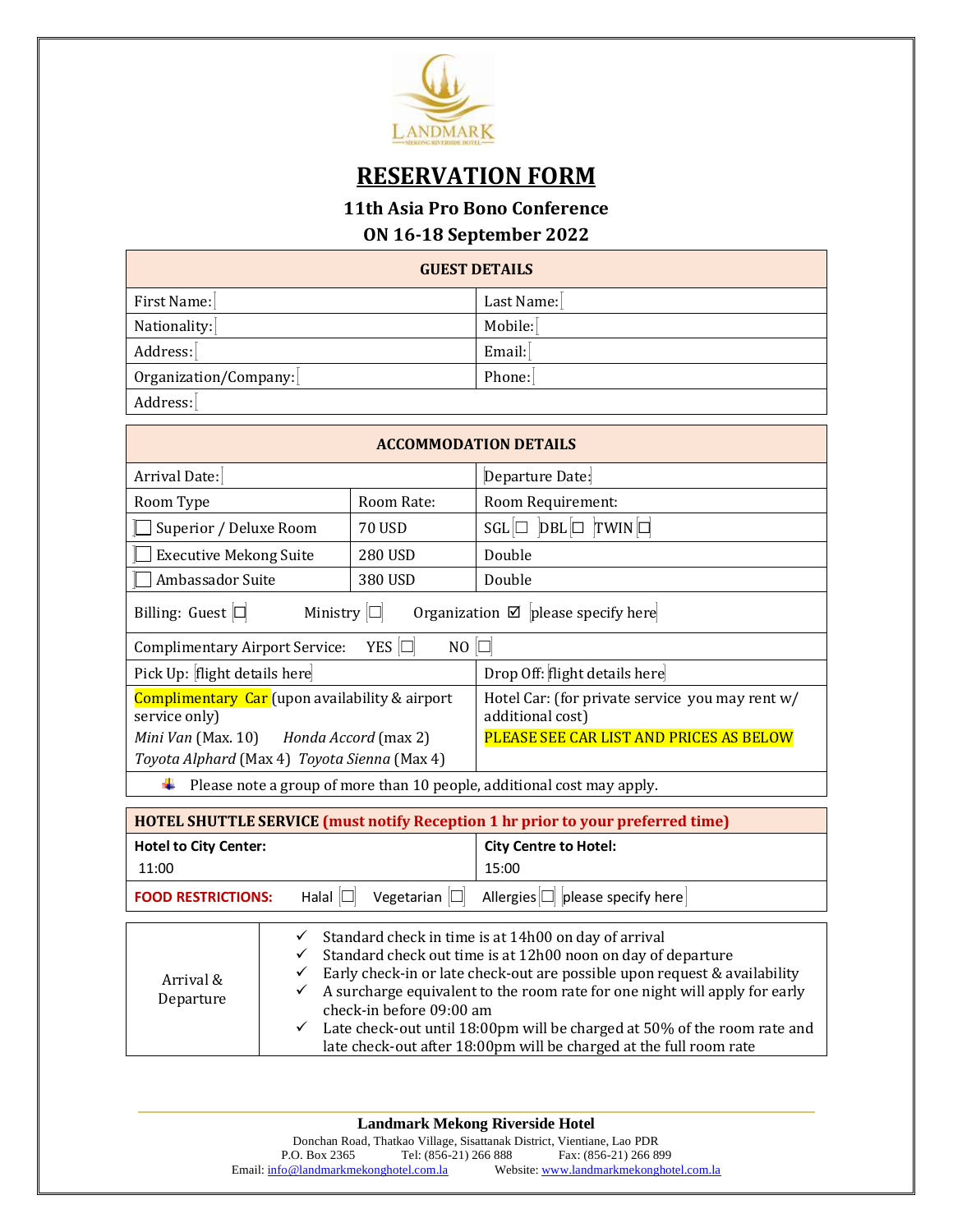

|                       | consume anything, the deposit will be returned to them upon check out                                                                                                                                                                                                                                                                                                                                                          |
|-----------------------|--------------------------------------------------------------------------------------------------------------------------------------------------------------------------------------------------------------------------------------------------------------------------------------------------------------------------------------------------------------------------------------------------------------------------------|
|                       | <b>TERMS &amp; CONDITIONS</b>                                                                                                                                                                                                                                                                                                                                                                                                  |
|                       | 1. Accommodation Terms and Conditions                                                                                                                                                                                                                                                                                                                                                                                          |
| ≻                     | All rates include 10% Service Charge.                                                                                                                                                                                                                                                                                                                                                                                          |
| ≻                     | Room rate is per room per night for single, twin or double occupancy.                                                                                                                                                                                                                                                                                                                                                          |
| ≻                     | The above unique special rates are strictly confidential and should never be<br>disclosed.                                                                                                                                                                                                                                                                                                                                     |
|                       | 2. Complimentary from the hotel                                                                                                                                                                                                                                                                                                                                                                                                |
| ≻                     | Daily Breakfast Buffet                                                                                                                                                                                                                                                                                                                                                                                                         |
|                       | $\triangleright$ Complimentary access to swimming pool and fitness center                                                                                                                                                                                                                                                                                                                                                      |
|                       | > Complimentary Wi-Fi Internet access in rooms and in all hotel public areas                                                                                                                                                                                                                                                                                                                                                   |
|                       | 3. Booking policy                                                                                                                                                                                                                                                                                                                                                                                                              |
| ≻                     | Landmark Mekong Riverside Hotel does not confirm Non-Guaranteed reservations                                                                                                                                                                                                                                                                                                                                                   |
|                       | $\triangleright$ Please kindly make your reservation by email only.<br>$\triangleright$ For a swift check in procedure, you may send us your passport details together with                                                                                                                                                                                                                                                    |
|                       | the reservation form                                                                                                                                                                                                                                                                                                                                                                                                           |
|                       | 4. Cancellation Policy                                                                                                                                                                                                                                                                                                                                                                                                         |
| ≻                     | Should it be necessary to cancel this reservation, you must notify Landmark Mekong<br>Riverside Hotel beforehand. Bookings may be cancelled without penalty up to 14<br>days prior to group arrival. Cancellations received after these cut-off periods or no<br>show on the day of expected arrival will result in a charge amounting to one night's<br>room charge, inclusive of local Government taxes and service charges. |
|                       | 5. Smoking Policy                                                                                                                                                                                                                                                                                                                                                                                                              |
| $\triangleright$      | All rooms are non-smoking rooms, smoking is only allowed in the room balcony.                                                                                                                                                                                                                                                                                                                                                  |
|                       | (upon request)                                                                                                                                                                                                                                                                                                                                                                                                                 |
| $\blacktriangleright$ | Any violation of the hotels "no smoking" policy will incur a 50 USD surcharge and<br>one additional night room charge will be applied                                                                                                                                                                                                                                                                                          |
|                       | 6. Payment Policy                                                                                                                                                                                                                                                                                                                                                                                                              |
| ➤                     | Accommodation charges must be settled upon arrival for guests own accounts.                                                                                                                                                                                                                                                                                                                                                    |
| $\blacktriangleright$ | Incidentals will be charge upon check out.                                                                                                                                                                                                                                                                                                                                                                                     |
| ➤                     | For guests under organization/company, incidental deposit is required upon check                                                                                                                                                                                                                                                                                                                                               |
|                       | in and final accommodation invoice must be signed upon check out.                                                                                                                                                                                                                                                                                                                                                              |

#### **Attention: Hotel**

**Email: [reservation@landmarkmekonghotel.com.la](mailto:reservation@landmarkmekonghotel.com.la) [chanthala@landmarkmekonghotel.com.l](mailto:chanthala@landmarkmekonghotel.com)a** +856 20 59999142